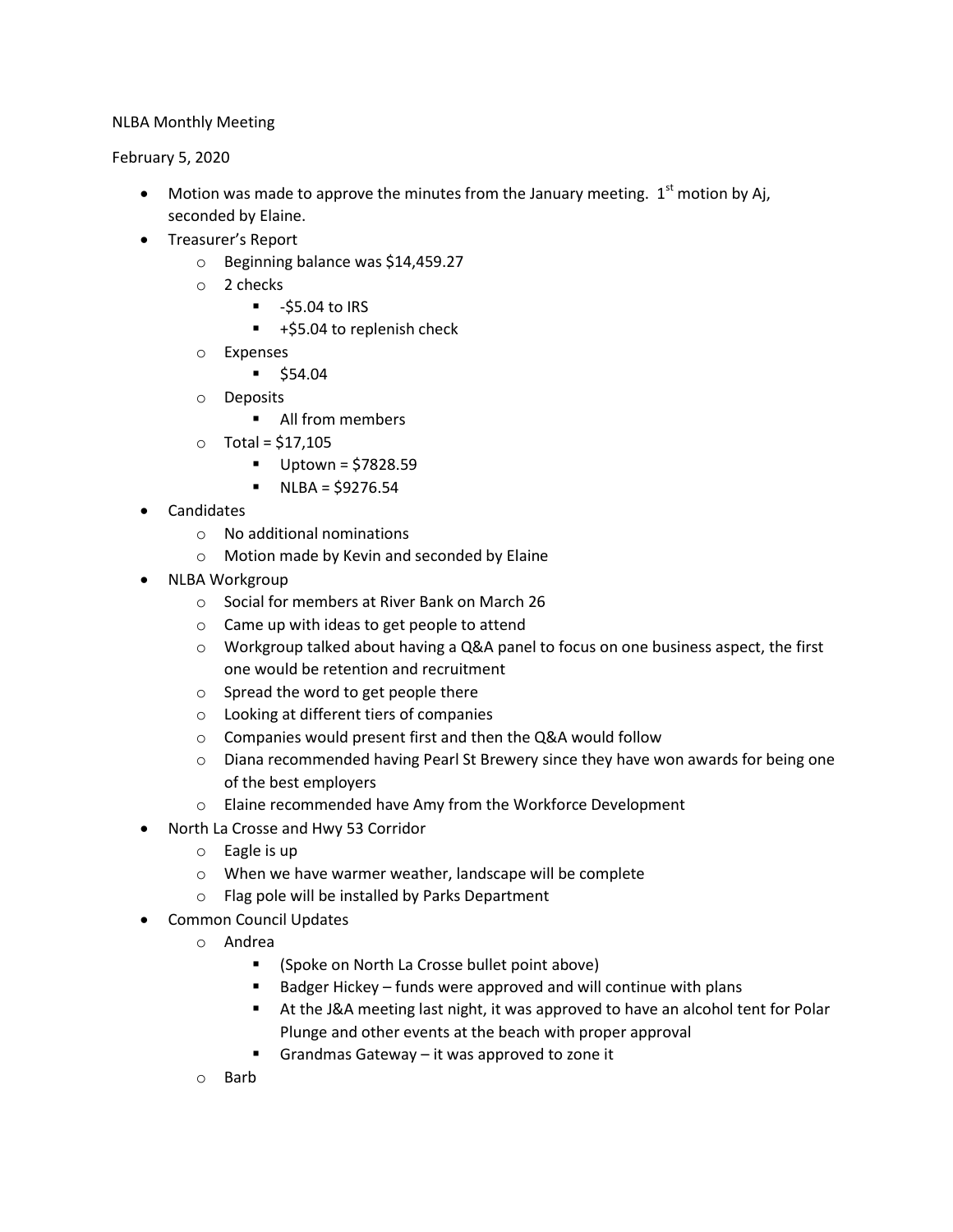- City Planning Department is having a community outreach for people in flood plain
- F&P Meeting on Thursday
	- Parks and Recreation Department is looking into renting the Rubber Mills for additional programming space. Looking for people to come and share input at the meeting.
	- Harry J Olson Lease ends in December and they decided 63-3 to purchase center from the city. They will need to have some fundraisers to maintain.
	- Andrea mentioned using Myrick Park Center building for programming.
	- Neighborhood Centers are well used and at full capacity for programming.
	- There is a senior collaboration meeting with the city, county, libraries, and other involved groups.
	- Barb asked that people come to the meeting on Thursday and bring the above ideas/thoughts.
- Beer by Bike Brigade
	- Had bake sale this past weekend and raised \$6200 and will go towards scholarships, house building, task force, and other areas in community.
- Updates From La Crosse Area Chamber of Commerce
	- o Started Women's Circles
		- Women as a community leader work together to get more women involved to step into leadership positions
	- $\circ$  Tomorrow Vicki will be going to Madison to talk at the hearing about opportunity zones and how it benefits our community. The northside is considered an opportunity zone. Part of this legislation allows a tax incentive when people invest in this area.
	- o Operation Thank You
		- **Good Opportunity to stop in and say hi to businesses**
	- o Parking Study
		- City is doing a study on existing lots and where people are parking
		- Caledonia Street is one of the streets being studied
		- There is a survey online and she will send a link out to NLBA
- Updates from Explore La Crosse
	- o Last month AJ went to Madison to support the following
		- Sept. 1 start dates for schools this has a large affect on tourism
		- Allow the process of collecting room tax on sites like AirBnB
	- o New Visitor guide is out
	- o Wrapping up the dining guide
	- o 8 new videos to promote the area
	- o Will be redesigning the website
	- $\circ$  ~\$35 million goes into the area from tourism
- Updates from LADCO
	- o Coulee Region Business Center is under new leadership
	- o Working on strategic plan